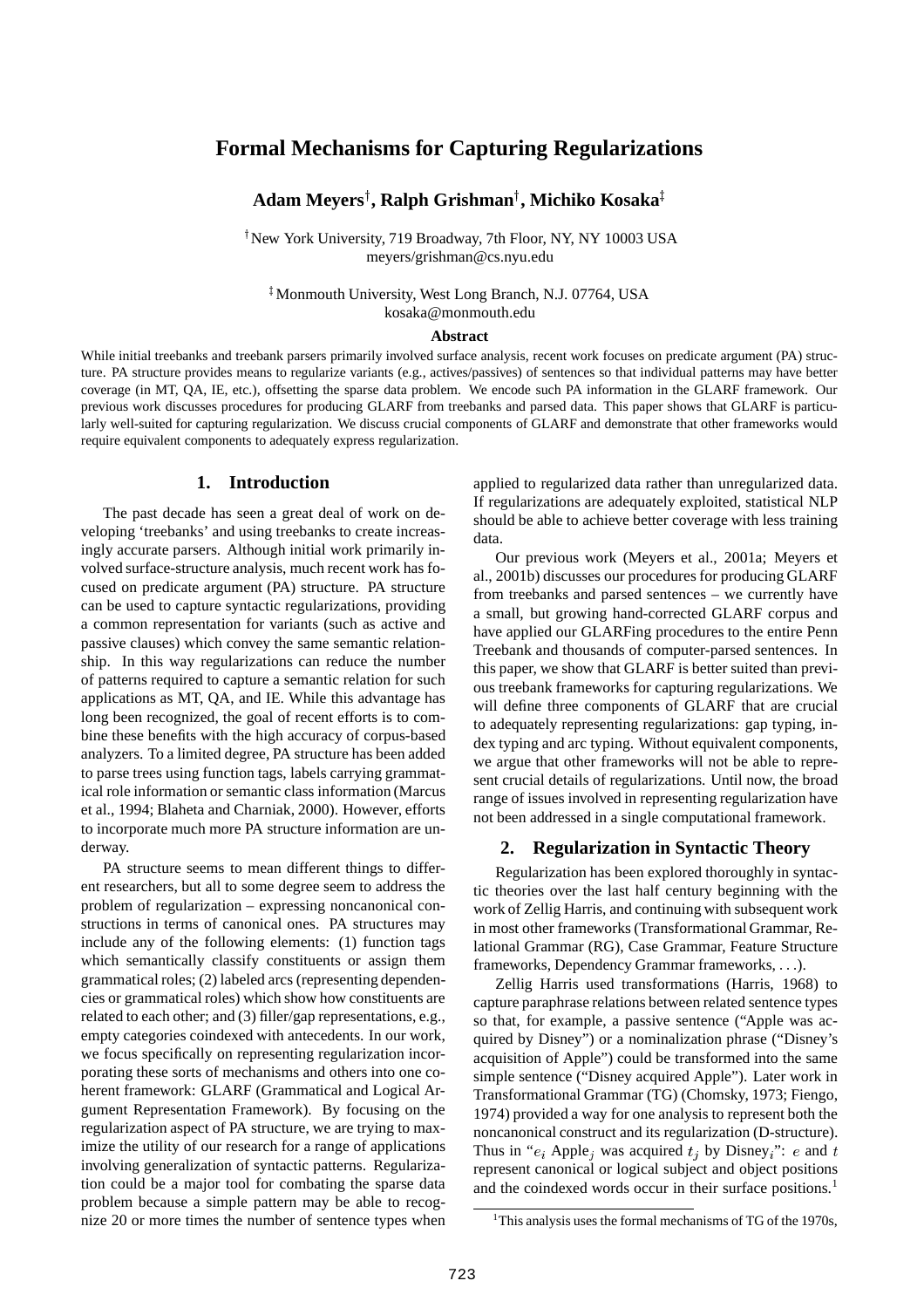The placeholders  $(e$  and  $t)$  for the gaps are called empty categories (ecs). RG and other graph-based frameworks (e.g., Feature Structure frameworks) adopted an approach in which a gap is represented by an arc rather than an empty category. Under this approach, the same constituent appears at the head of more than one arc in a graph.<sup>2</sup> Only one of the arcs represents the surface position of the constituent.<sup>3</sup>

In addition to pure lexical or grammatical alternations where a constituent has "moved" (metaphorically) from its canonical position (e.g., passive), there are some constructions in which a single constituent is assigned multiple grammatical roles. For example, in the control (or equi) construction "John, tried  $t_i$  to talk to Mary", "John" is the logical subject of both "tried" and "talk", where the second relation is modeled here as an ec which is coindexed with "John". While many current linguistic frameworks handle control and related phenomena, (Mel'cuk, 1988) enumerates some additional argument sharing structures (represented with "lexical functions"). For example, "Carthage" is the subject of "suffered", as well as the logical object of the predicate "attack" in "Carthage suffered from Rome's attack", assuming that the nominalization "Rome's attack" is regularized to its sentential counterpart.

Modern theta roles originated with (Gruber, 1965) and were elaborated by others (Fillmore, 1968; Jackendoff, 1983).<sup>4</sup> Under these approaches, a "role" is assigned to each argument of a predicate. Constituents bearing similar semantic relations to their governing predicate are assigned the same role (agent, patient, theme, ...). Thus "the book" is the theme in both "John gave Mary the book" and "John gave the book to Mary". Unfortunately, it is difficult to enumerate the entire set of theta roles and it is sometimes difficult to decide which theta role should be assigned to a particular constituent. For example, one would have to go outside of the set  $\{$ agent, experiencer, patient, theme, goal, location} to assign roles to the arguments of "surrounds" in "The circle surrounds the square" or "multiplied" in "Acme multiplied its workforce by three". The set of roles seem to grow very quickly as more verbs (and nouns and adjectives) are covered. While one can imagine a system with hundreds of such roles, such systems are hard to apply unambiguously. Furthermore, should the number of roles approach a large fraction of the size of the lexicon, the system's generality would come into question. For purposes of regularization, however, it seems that a smaller number of course-grained roles can be used effectively. We have found that RG's initial (logical) grammatical relations (GRs): subject, object, etc. provide enough distinctions to describe the verbal roles in all the alternations we have tried to model. (Additional roles are used to describe constituents of NPs, ADJPs, etc.) For example, if the bracketed constituents are the logical direct objects of "spray" in both "Mary sprayed [paint] on the wall" and "Mary sprayed the wall with [paint]", we can generalize over instances of the verb "spray". Given a specific predicate, it is assumed that the logical grammatical roles it assigns remain constant. However, unlike theta roles, logical GRs do not necessarily generalize semantic properties of a category (e.g. direct object) across predicates or across languages.<sup>5</sup> This aspect of RG has subsequently been adapted for various other frameworks and formalisms including LFG, HPSG, Penn Treebank II and the upcoming PropBank (http://www.cis.upenn.edu/ ace/). GLARF explicitly adopts an RG-based approach to GRs.

Crucially, the naming of roles(initial grammatical roles, theta roles, etc.) and the positing of filler/gap relations (structure sharing arcs, ecs and antecedents, etc.) are formal mechanisms for modeling regularizations while maintaining a surface analysis (e.g., without reordering words or removing structure). GLARF aims to extends these formal mechanisms, so that regularizations are properly represented – so that the surface form of the sentence is maintained and so that the relation between the surface form and the regularized form is characterized as precisely as possible.

### **3. Regularization in Treebanks**

The Penn Treebank II (PTB) (Marcus et al., 1994) and automatic function taggers (Blaheta and Charniak, 2000) modify node labels with suffixes that they call "function tags". Penn's function tags are used both to semantically classify phrases (e.g., loc, tmp, dir) and to mark grammatical roles (e.g., sbj, lgs, clr). However, one important detail is missing: the predicates associated with the roles are not marked in the corpus. Thus a user must use patterns to identify which predicate an NP is the subject (sbj) of. While these patterns are usually trivial, they are not always trivial (particularly with lgs, which marks the logical subject of a passive). In addition, ecs (constituents of category -NONE-) indicate "missing constituents". When coindexed with node labels, these empty categories represent regularizations along the lines of the TG analyses described above. PropBank, a project currently underway at the University of Pennsylvania, will extend the Penn Treebank annotation further to include grammatical function labels that are regularized across both the sort of regularizations represented by filler/gap relations (passive, etc.) and verb alternations, e.g., "John" would be the Arg0 in both of the following sentences from the "PropBank Annotation Guidelines" (see their website): "John works hard" and "Penn works John

but would not be standard for that framework.

<sup>&</sup>lt;sup>2</sup>Unfortunately, both graph theory and linguistic theory use the term "head" to mean different things. In a directed graph theory, an arc originates with a node called the tail and terminates in a node called the head. In linguistic theory, the head is a privileged constituent of a phrase which has special properties, as discussed below.

<sup>&</sup>lt;sup>3</sup>We use 'surface'' for constituents in their canonical positions, but never to gaps. In contrast, some linguistic theories assume that certain ecs occur on the surface.

<sup>&</sup>lt;sup>4</sup>The Karakas described in Panini's work more than 2000 years ago may be a precursor of theta roles.

<sup>5</sup>According to the Universal Alignment Hypothesis (UAH) (Perlmutter and Postal, 1984), clusters of semantic roles may be collapsed into single initial GRs (e.g., agent and experiencer are initial subjects, themes and patients are initial direct objects, etc.). As this hypothesis holds in the overwhelming majority of cases, it is extremely useful for identifying GRs. See (Rosen, 1984) for a discussion of the exceptions.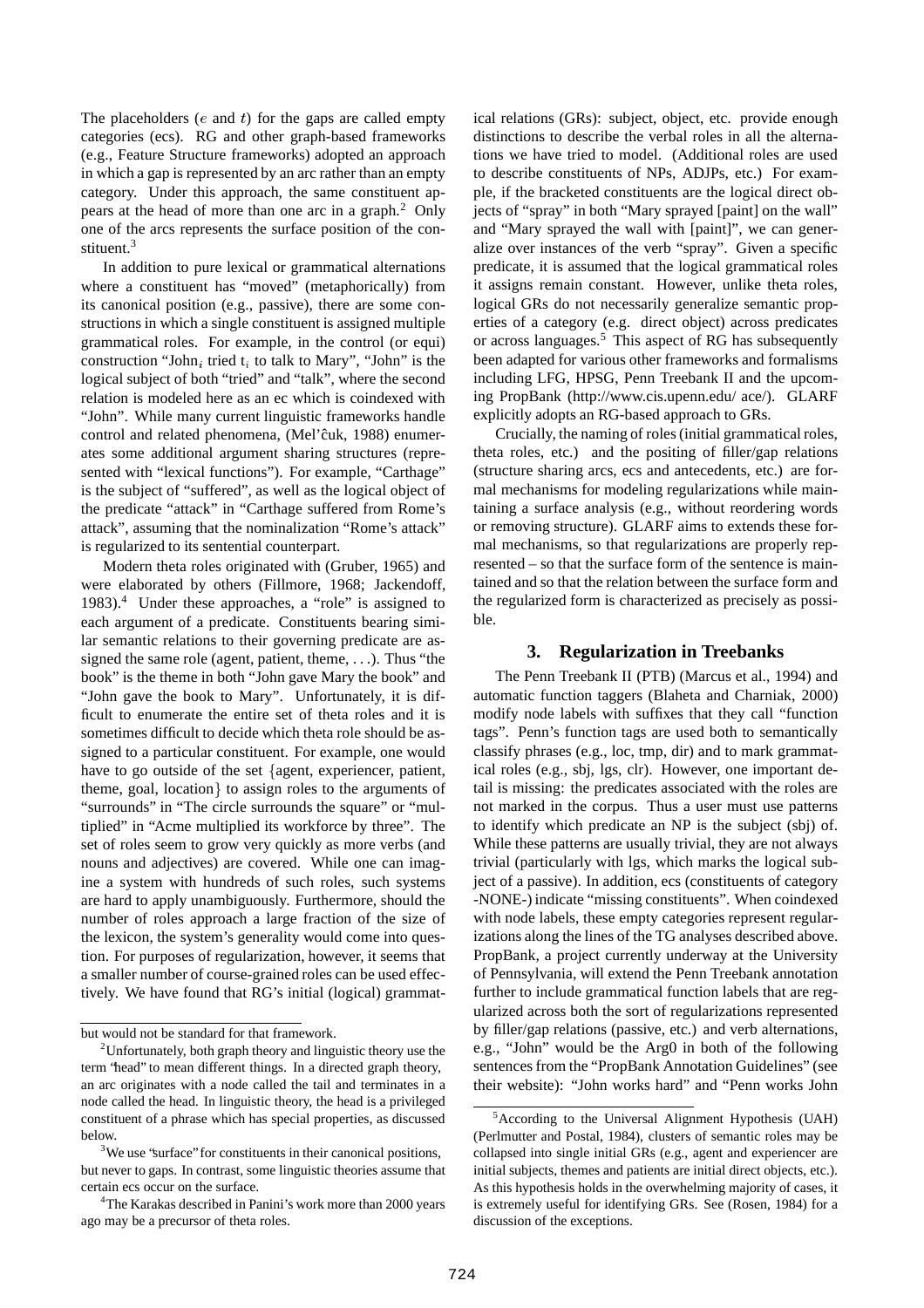hard". Penn has decided to number arguments from 0 to some maximum (probably 3) and use names for adjuncts and other labels. Similarly RG assigns numbers to grammatical roles: subject = 1, direct object = 2,  $\ldots$  GLARF differs in a number of important respects from PTB plus PropBank: (1) all GLARF constituents are marked with role labels, not just constituents of VPs and S; (2) gap typing is more extensive in GLARF - while PTB has multiple types of ec, the classification is too coarse to make the distinctions discussed in Section 6; (3) Penn has two types of index - most Penn indices are indicated with a hyphen and number  $(-1)$ , but some are indicated with an equal sign  $(=1)$ instead. The latter indicate parallel arguments of gapping constructions and the former indicate filler gap coindexing. In contrast, GLARF allows more types of coindexing just for fillers and gaps. Without similar mechanisms, it is unclear how PTB+PropBank can properly represent many of regularizations described in Sections 6 through 7.

The Prague Dependency Treebank (PDT) (Hajiĉová and M. Ceplová, 2000) uses distinct representations for unregularized (Analytical) and regularized (Tectogrammatical) analyses. In their regularized structure, they fill in the gaps with copies of the fillers, which they type according to similar criteria as we use below (cf. Section 6). Their distinct representations are similar in spirit to GLARF arc types described in Section 5. The difference between PDT and GLARF that is most significant to the topic of this paper is that PDT does not distinguish between types of coindexing (except when implied by gap type). This suggests that PDT may have difficulty adequately representing the relation between a nominalization and the related sentence and also may have trouble with instances of split reference. See Section 7.

# **4. GLARF Feature Structures**

GLARF is an extended typed feature structure formalism (Carpenter, 1992). Following common practice, we model feature structures (FSs) as single-rooted edgelabeled directed acyclic graphs. As GLARF is an extension of the Penn Treebank (PTB), we maintain some PTB structure, e.g., leaf nodes representing words bear Penn parts of speech. As in other FS frameworks, some arcs and nodes represent attributes rather than constituents: semantic and morphological features are represented as arcs labeled VOICE, ASPECT, SEM-FEATURE, etc. with atomic values Pass, Prog, TMP, etc.; arcs labeled with INDEX, EXP-INDEX, etc. are used for coindexing (details below). We refer to arc labels that dominate constituents as role labels because their names are grammatical roles (subject, object, etc.) Figures 1 through 4 are sample GLARF FSs.

### **4.1. GLARF Relational Arcs**

Following the model of RG, our analysis of each constituent includes sets of GRs holding among its children. Each GR holds between a pair of constituents as determined by their arc labels. Thus the COMPlement Relation holds between a constituent at the head of a HEAD arc and a sister constituent at the head of a COMP arc. For each relation, one role marks the "functor" and the other marks the "non-functor". Following Categorial Grammar, TAGS and



Figure 2: Pleonastic "there"

others, we separate "functor" from "head" so that they need not be the same constituent. (cf. (Corbett et al., 1993) regarding alternative definitions of "head"). We assume these definitions:

**Head:** The child X that determines the category of its parent XP.

**Functor:** Given a GR between sisters X and Y, X is the functor if X determines how X and Y combine.

Some phrases lack heads or include special sets of constituents which collectively act like a head including: con-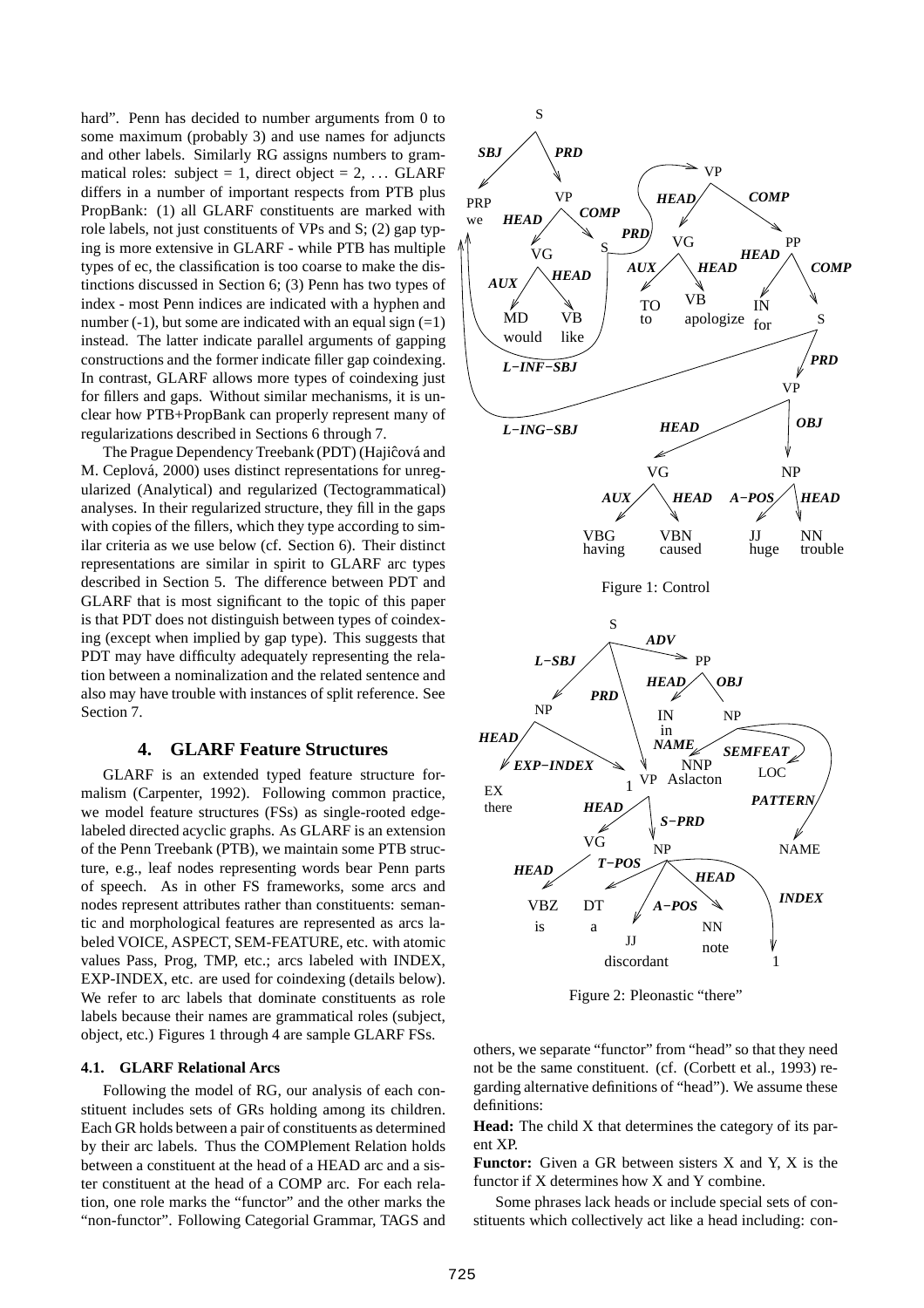

Figure 3: Gapping



Figure 4: Paraphrase of Nominalization

joined constituents ("Fred and Mary and Sally"), named entities ("John Smith"), Time Expressions (November 20, 1962), phrases like the bracketed one in "[from 5 to 10] dollars", etc. Table 1 lists some GRs along with the functor role and the nonfunctor role. The last two entries in the table are perhaps the most unusual: a conjunction (functor) forms one conjunct relation with each CONJunct; the combination of all name (NAME\*) constituents in a name like "Dr. John Smith" collectively act like the functor in the title relation in:

(NP (Title (NNP Dr.)) (NAME1 (NNP John)) (NAME2 (NNP Smith))).

This set of assumptions is important because they make it possible to represent non-headed phrases adequately. In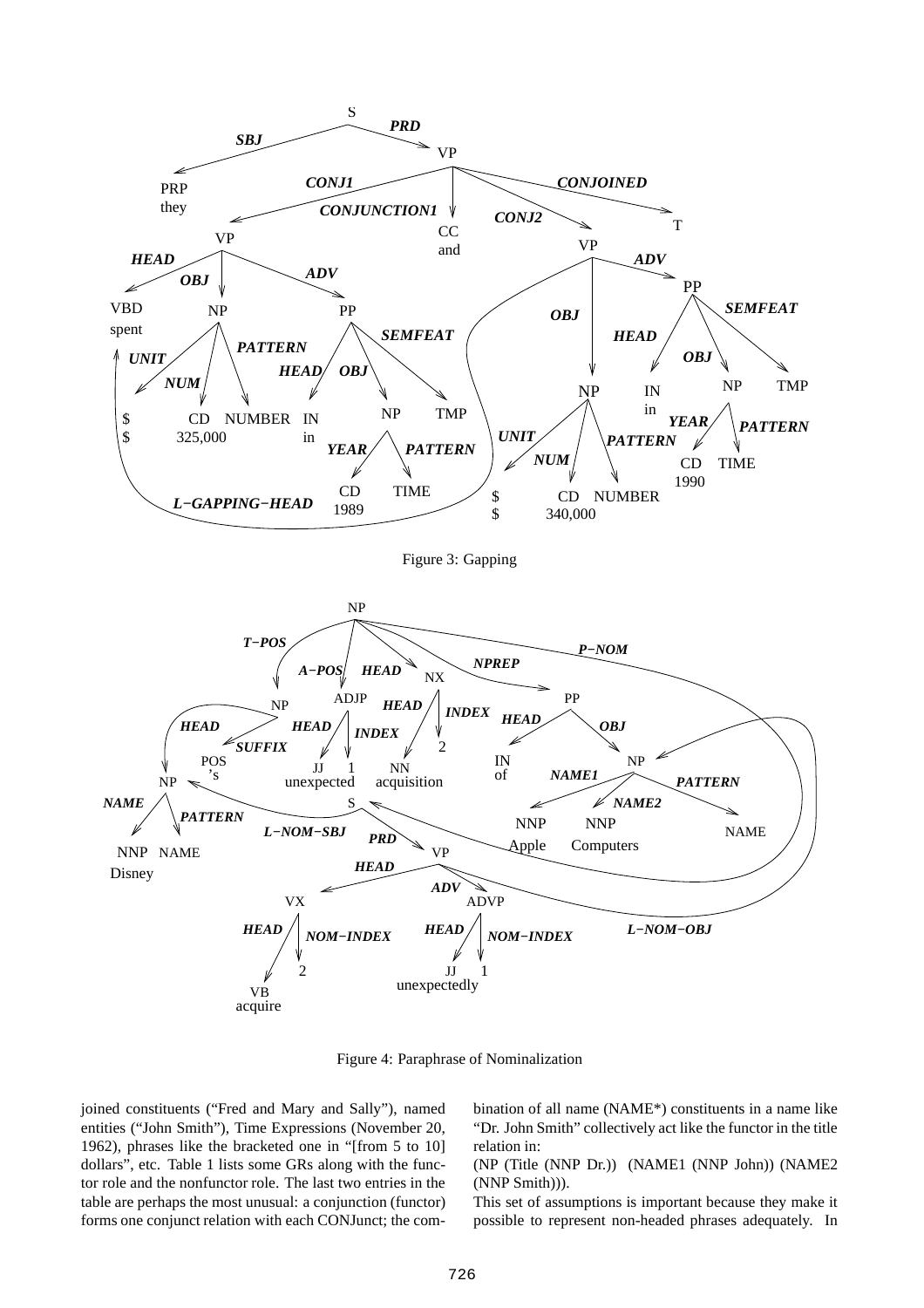

Figure 5: Reduced Relative

| GR.          | Funct              | <b>NonFunct</b> |
|--------------|--------------------|-----------------|
| <b>SBJ</b>   | <b>PRD</b>         | <b>SBJ</b>      |
| OBJ          | <b>HEAD</b>        | <b>OBJ</b>      |
| <b>IOBJ</b>  | <b>HEAD</b>        | <b>IOBJ</b>     |
| <b>COMP</b>  | <b>HEAD</b>        | <b>COMP</b>     |
| $A-POS$      | <b>HEAD</b>        | A-POS           |
| T-POS        | <b>HEAD</b>        | T-POS           |
| <b>ADV</b>   | <b>HEAD</b>        | <b>ADV</b>      |
| <b>ADV</b>   | <b>PRD</b>         | <b>ADV</b>      |
| <b>CONJ</b>  | <b>CONJUNCTION</b> | <b>CONJ</b>     |
| <b>TITLE</b> | $NAME*$            | <b>TITLE</b>    |

Table 1: GRs, Functors and NonFunctors

particular, the explicit marking of conjuncts and conjunctions make it easy to apply metarules so that conjunction can be adapted for most pattern matching applications. Making it possible for conjunction to be handled by such metarules contributes to the regularization of text, even though we do not actually regularize a given sentence containing conjoined phrases to "look" like a set of unconjoined sentences.<sup>6</sup> Most PA frameworks used in NLP do not properly handle non-headed phrases. For example, the versions of Dependency Grammar typically used require that the head and functor be the same.

In our FSs (see figures), we modify these grammatical roles to make them more flexible. First of all, we number multiple instances of the same role (CONJ1, CONJ2, A-POS1, A-POS2, etc.). This makes our FSs functional (arcs with the same tail are uniquely labeled). A second modification involves the prefixes L-, S- and I- and infixes like -ING-, -INF- and -GAPPING-. The latter are crucial for our representation of regularization and will be discussed in the following two sections.

# **5. Arcs Representing Strata**

Following (Johnson and Moss, 1993; Johnson et al., 1993), arc labels are typed to represent similar aspects of analysis as RG strata or levels of representation in TG. For this purpose, we use the prefixes: L-, S- and I-. These prefixes are used to separate the parts of GLARF FSs that represent regularized structure from those which represent unregularized structure. Furthermore they show precisely how such structures are related. Making this separation is basic to the very idea of what a regularization is and therefore essential to any formalism that is trying to capture regularization.

Unprefixed role labels mark constituents which are not subject to any regularization: (these roles are simultaneously surface and logical), e.g., in Figure 1, "we" is both the logical and surface SBJ of "would like". If prefixed with an S-, a role represents a surface relation, but not a logical one (e.g., the "surface" subject of a passive), e.g., in Figure 2, "a discordant note" is the S-PRD (surface predicate complement) of "is" (as discussed below, additional mechanisms are used to regularize it to L-SBJ). If prefixed with L-, the role represents a logical grammatical role: the role represented by the set of all regularizations that we have applied. In Figure 1, "we" is the L-SBJ (but not the surface SBJ) of both "to apologize" and "having caused".<sup>7</sup> Finally roles prefixed with I- (intermediate) represent some GR resulting from a regularization that is not the final one we applied. Thus in Figure 5 "ropes attached to the bells", "ropes" is I-SBJ and L-OBJ of "attached" (due to the passive). It is also the (surface and logical) head of the NP. Similarly, in "Which aliens did you say were seen?", where "which aliens" would be the I-SBJ of "were seen", its I-SBJ status is required to account for verb agreement.

# **6. The Filler/Gap Relation**

As noted previously, there are at least two ways to represent a filler gap relation: (1) an ec coindexed with an antecedent; and (2) multiple arcs with a single head (structure sharing). Although Figures 1 through 4 use the latter method, either method is possible in GLARF. For simplicity, we will assume structure sharing.

As discussed above, the regularization of passive to active or the filling in of a "missing" subject, amounts to the strategic placement of logical and surface arcs in GLARF FSs. However, there are a number of important details that require what we call "gap typing" to adequately describe the regularizations involved. The infixes -GAPPING-, - PASS-, -ING-, etc. that are in the arc labels serve to type the gaps, i.e., they allow the user to know which regularization brought the gap into being. This is crucial to any

<sup>&</sup>lt;sup>6</sup>The framework also makes it possible to express different theoretical views about the identity of a functor. For example, patterns of exceptional word order suggest that the adjective may be the functor of the A-POS relation. In English, Spanish and all other languages that we are aware of open class nouns do not vary their word order with respect to a given adjective. However, exceptional adjectives do ("president elect", "secretary general" 'buen ciudado prenatal" = good prenatal care).

<sup>7</sup>GLARF logical relations depend on which regularizations we apply for a particular application, rather than fixed linguistic principles. Therefore, our system may use different sets of logical relations than RG.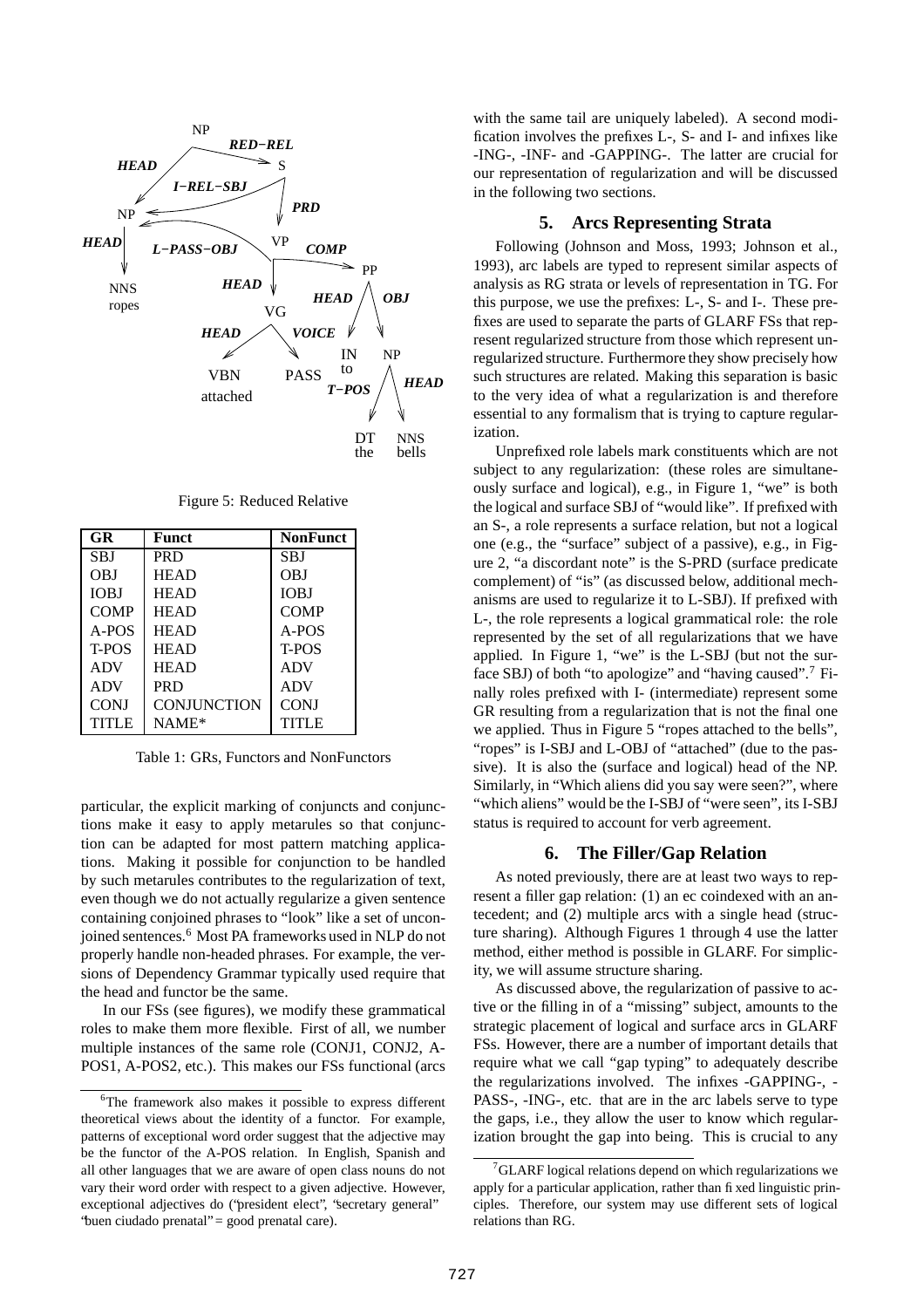complete regularization analysis because different regularizations have different properties.

Consider the filler/gap constructions in 1-4 (" $e$ " = gap):

- 1. [Mary], wants  $e_i$  to leave. (simple case)
- 2. They spent,  $$325,000$  in 1989 and  $e_i$  \$340,000 in 1990 (sloppy identity)
- 3. [Sally, Mary claims  $e_i$ , is a Martian spy]<sub>i</sub> (a cycle?)
- 4. [The man]<sub>i</sub> [in [whose<sub>i</sub> house]]<sub>j</sub> I slept e<sub>j</sub> (gap + obligatory pronoun coreference)

In (1) the same entity is the wanter and the leaver. In (2) (diagrammed in figure 3), "spent" and the gap represent distinct spending events. In (3) the filler of the gap is the entire sentence, with "Mary claims  $e_i$ " removed (otherwise the filler contains the gap it fills). In (4), the relative clause construction combines gap filling and obligatory pronoun coreference. Thus if a user knows that a logical arc represents a -GAPPING- regularization, then the gap must be treated differently for some applications, e.g., tracking events (one instance of "spent" represents two spending events, not one). Similarly, for a Question Answering program to answer "What did Mary say?" from (3), the type of the gap in (3) is important. To fill the gap without going into an infinite loop, the program would have to ignore the parenthetical clause immediately dominating the gap of type -PAREN-. And so on, for the various types of filler-gap relations. Of course for some applications, e.g., collecting verb noun pairs for selection restrictions, knowing the type of regularization may not be relevant.

Some gaps may be posited that have no fillers. However, they still may be useful for generalizing patterns. For example, virtually any transitive verb may drop its object when used habitually, e.g., "Babe Ruth really hits", or generically as in "That breed of dog bites". In these cases, one could assume a gap as the object of the verb, representing a generic NP. Assuming this gap would mean that a pattern (in information extraction, machine translation, etc.) for matching transitive verbs would match these cases as well. This is a larger issue for languages like Japanese, because arguments of verbs are dropped more frequently. For example, in

$$
\text{R}\ddot{\text{t}} \cup \ddot{\text{t}}. \longrightarrow el \text{ } e2 \text{ saw}
$$

the subject (e1) and object (e2) are omitted. The resulting sentence means something like "someone saw something".<sup>8</sup> For these cases, the structure sharing analysis of gaps would not work and we would have to assume some sort of ec. The type of the gap would be on the arc dominating the ec.

# **7. Index Types**

In Figures 2 and 4, we make use of index typing. Generically, GLARF has a mechanism for coindexing such that each INDEX arc has a numeric value and two constituents with the same number at the head of their INDEX arc are coindexed. We would use pairs of INDEX arcs for coindexing between coreferential pronouns or ecs (in alternative analyses to the structure sharing cases given above) and antecedents. However, there are other uses of coindexing which require subtypes of INDEX arcs and unless a formalism allows alternative modes of INDEXing, these phenomena cannot be properly represented.

Figure 2 models an instance of a pleonastic "there" construction. The EXP-INDEX of "there" is equal to the index of "a discordant note". "There" is at the head of a L-SBJ arc and "a discordant note" is at the head of an S-PRD arc. Under this analysis "a discordant note" is the predicate complement on the surface, but is the logical subject of the sentence. This sort of analysis is needed for all instances of grammatical pronouns like pleonastic "it" and "there" in English. A similar mechanism would be needed to cover clitic doubling in some languages, including Spanish. Some examples follow:

- 5. It<sub>i</sub> is hard [to understand plutification]<sub>i</sub>
- 6. There *i* are [three people] *i* in the room
- 7. Le<sub>i</sub> gustan los libros a Jorge<sub>i</sub>

The index type is necessary in order to distinguish different types of coindexing. In particular, pleonastic/antecedent chains are special in that the whole chain only gets a single logical role – the dummy pronoun is interpreted like a gap.

Figure 4 represents the paraphrase of (8) as (9):

- 8. Disney's unexpected acquisition of Apple Computers
- 9. Disney acquired Apple Computers unexpectedly

Index typing features prominently in this analysis and a formalism could not represent this paraphrase adequately without a similar feature. The (Harris-style) paraphrase is represented by the subgraph at the head of the P-NOM arc (a special arc representing nominal paraphrase). The NOM-INDEX arcs represent the relation between corresponding non-identical words in the NP and its paraphrase: acquired/acquisition and quick/quickly. Structure sharing is used to indicate identity (For simplicity, we will not assume tense in the regularized value of P-NOM). We have implemented such regularizationsin previous work and will soon incorporate them into our GLARF procedures. This combines all of the devices above and adds a new non-relational arc type P-NOM. P-NOM is a paraphrase arc of type nominalization.

Additional index types would be needed if we extend GLARF to cover coreference among NPs and pronouns. While standard pronoun/antecedent coreference marks two NPs that refer to the same entity, other types of coreference are possible. In (10), 'they" is coreferential with John+Mary. If "John" and "Mary" had INDEXes of 1 and 2, "they" would have 1 and 2 as values of PART-INDEX1 and PART-INDEX2.

10. "John, asked Mary, if they, could leave together."

<sup>&</sup>lt;sup>8</sup>It is sometimes difficult to decide whether optional elements are gaps or just optional. We solve this problem by only assuming that missing subjects, objects, direct objects and sentential complements leave gaps when omitted.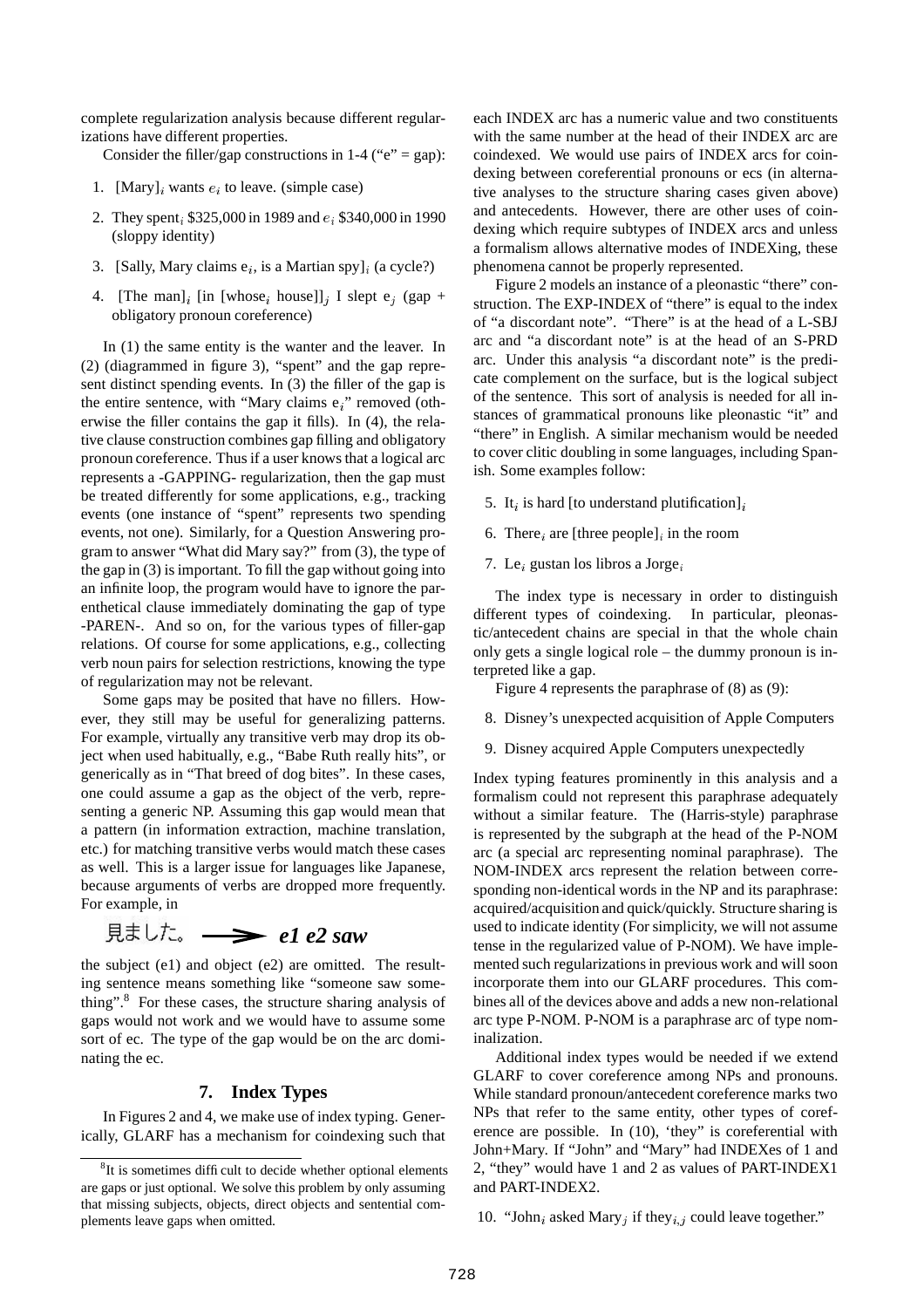## **8. Implementation**

As described in (Meyers et al., 2001a; Meyers et al., 2001b), we use a cascade of hand-coded transformations to convert text in Penn Treebank II format into GLARF. The input includes both human-produced treebank data and parser output. Our results on test data (hand-corrected GLARF trees for 65 sentences for which we did not tune our procedures) currently range from about 74.4% precision/76.3% recall for parser output to about 89.0% precision/89.7% recall for treebank data.

In our automatic procedures, the output of each transformation N is the input to transformation  $N + 1$ . As we research the details of capturing regularizations in GLARF, we add corresponding transformations to our system. Currently, the transformations do the following: (1) correct part of speech errors; (2) add verb groups; (3) disambiguate conjunction scope; (4) interpret function tags as combinations of grammatical roles and semantic features; (5) identify surface grammatical roles based on context in the tree; (6) identify antecedents of all unindexed empty categories, while identifying logical, surface and intermediate grammatical roles, and (7) add structure to represent additional regularizations. See (Meyers et al., 2001a; Meyers et al., 2001b) for more detail. All these procedures are based on tree structure, general syntactic knowledge and lexical clues derived from the COMLEX Syntax lexicon of English (Macleod et al., 1998a) and NOMLEX dictionaries (Macleod et al., 1998b).

Future implementation of nominalization regularizations will be based on previously implemented procedures described in (Meyers et al., 1998). We plan to extend the NOMLEX dictionary by automatic means, and then add nominalization regularizations to our GLARF procedures. Future work involving verb alternations will use rules that draw on a variety of sources including PropBank (website listed above), the LCS database (http://www.umiacs.umd.edu/˜bonnie/verbs-English.lcs) and the online version of the verb lists from (Levin, 1993). (http://www.umich.edu/˜archive/linguistics/texts/ indices/evca93.index). We plan to use the procedures on raw parsed data for some applications. In addition, we plan to create a GLARF treebank using the GLARF procedures as a first step. We will correct the output of those procedures manually using ANNOTATE (Brants and Plaehn, 2000), the annotatation tool originally created for the Negra corpus, which we have adapted for working with GLARF.

## **9. Concluding Remarks**

We have described important aspects of regularization that need to be modeled in any framework, particularly if that framework is to be used for a wide variety of NLP applications. We have enumerated the formal mechanisms that GLARF uses to model these features. We use arc types primarily to differentiate between different relational strata (logical vs. surface roles). Most generalizations over patterns will operate primarily on logical arcs, e.g., acquiring selectional cooccurrence patterns. Gap typing is required, particularly for natural language understanding applications like question answering and event tracking where

the structure of each event is especially important. Finally, index types are important in order to clearly mark how coindexed items are related: are they coreferential; are they partially coreferential; is one a grammatical dummy that "stands in" for the other; is one a paraphrase of the other; etc. We believe that it is particularly important for a formalism to be expandable to cover not-previously-handled regularizations, especially common ones like nominalization. These are all important representational issues for PA analyses, particularly if one hopes to use PA structure to adequately capture paraphrase. GLARF seems particularly well-suited for this endeavor.

### **Acknowledgements**

This research was supported by the Defense Advanced Research Projects Agency under Grant N66001-00-1-8917 from the Space and Naval Warfare Systems Center, San Diego and by the National Science Foundation under Grant IIS-0081962.

#### **10. References**

- D. Blaheta and E. Charniak. 2000. Assigning Function Tags to Parsed Text. In *NACL2000*.
- T. Brants and O. Plaehn. 2000. Interactive corpus annotation. In *LREC2000*, pages 453–459.
- B. Carpenter. 1992. *The Logic of Typed Features*. Cambridge Univ. Press, New York.
- N. Chomsky. 1973. Conditions on Transformations. In S. R. Anderson and P. Kiparsky, eds., *A Festschrift for Morris Halle*. Holt, Reinhart and Winston, New York.
- G. Corbett, N. Fraser, and S. McGlashan. 1993. *Heads in Grammatical Theory*. Cambridge Univ. Press, Cambridge.
- R. Fiengo. 1974. *Semantic Conditions on Surface Structure*. Ph.D. thesis, MIT.
- C. Fillmore. 1968. The Case for Case. In E. Bach and R. T. Harms, eds., *Universals in Linguistic Theory*. Holt, Rinehart and Winston, New York.
- J. Gruber. 1965. *Studies in Lexical Relations*. Ph.D. thesis, MIT. Reproduced by Indiana Univ. Linguistics Club, January 1970.
- E. Hajiĉová and M. Ceplová. 2000. Deletions and Their Reconstruction in Tectogrammatical Syntactic Tagging of Very Large Corpora. In *Coling2000*.
- Z. Harris. 1968. *Mathematical Structures of Language*. Wiley-Interscience, New York.
- R. Jackendoff. 1983. *Semantics and Cognition*. The MIT Press, Cambridge.
- D. Johnson and L. Moss. 1993. Some Formal Properties of Stratified Feature Grammars. *Annals of Mathematics and Artificial Intelligence*.
- D. Johnson, A. Meyers, and L. Moss. 1993. A Unification-Based Parser for Relational Grammar. In *ACL93*.
- B. Levin. 1993. *English Verb Classes and Alternations: A Preliminary Investigation*. The University of Chicago Press, Chicago.
- C. Macleod, R. Grishman, and A. Meyers. 1998a. COMLEX Syntax. *Computers and the Humanities*, 31(6):459–481.